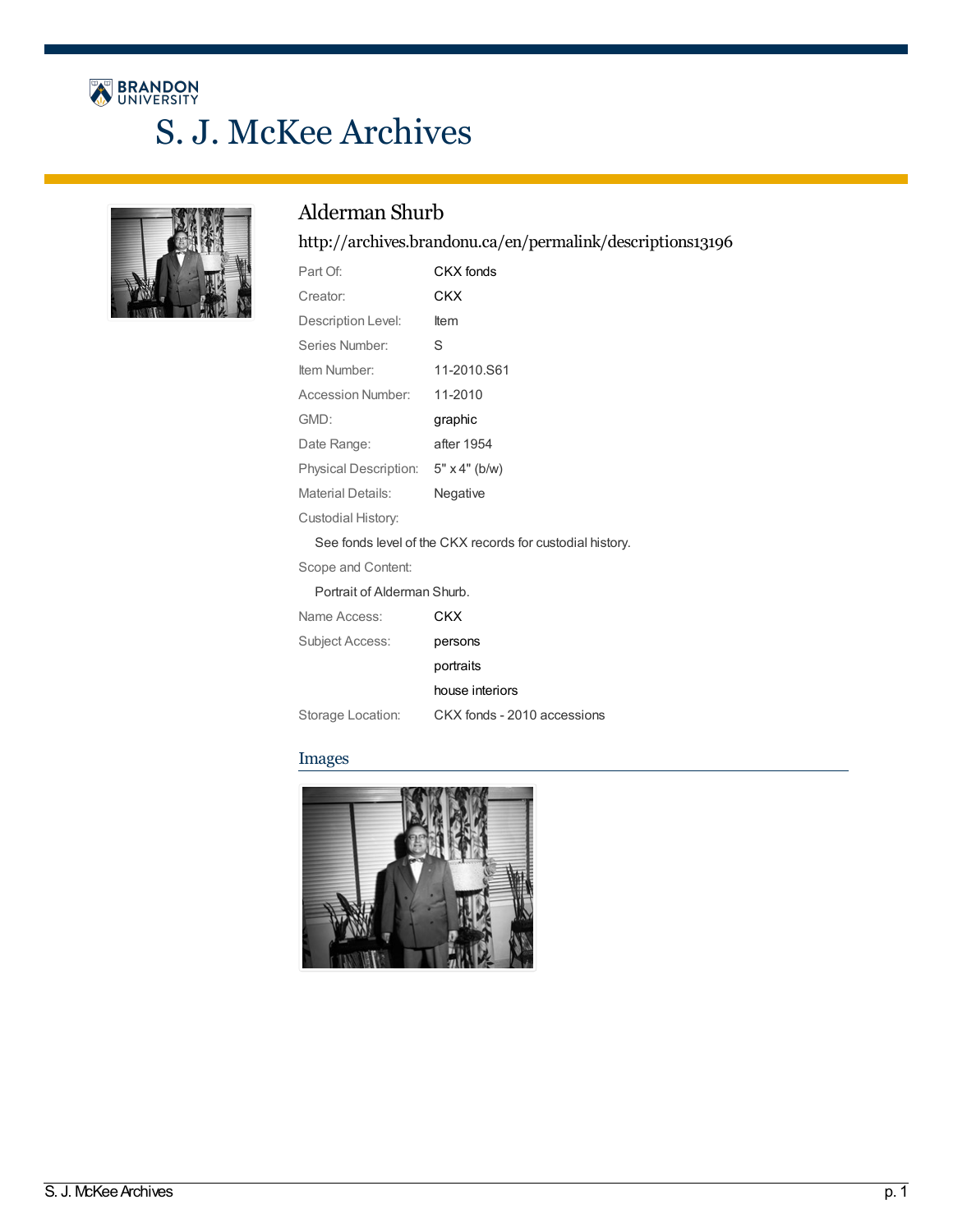# Alec Turk (MLA)

<http://archives.brandonu.ca/en/permalink/descriptions12987>

| Part Of:                     | CKX fonds            |
|------------------------------|----------------------|
| Creator:                     | CKX                  |
| Description Level:           | ltem                 |
| Series Number:               | т                    |
| Item Number:                 | 11-2010.T20          |
| Accession Number:            | 11-2010              |
| GMD:                         | graphic              |
| Date Range:                  | after 1954           |
| <b>Physical Description:</b> | $5" \times 4"$ (b/w) |
| Material Details:            | Negative             |
| Custodial History:           |                      |

See fonds level of the CKX records for custodial history.

Scope and Content:

Portrait of Alec Turk.

| Name Access:           | CKX                                 |
|------------------------|-------------------------------------|
| <b>Subject Access:</b> | persons                             |
|                        | portraits                           |
|                        | members of the Legislative Assembly |
|                        | elected officials                   |
| Storage Location:      | CKX fonds - 2010 accessions         |

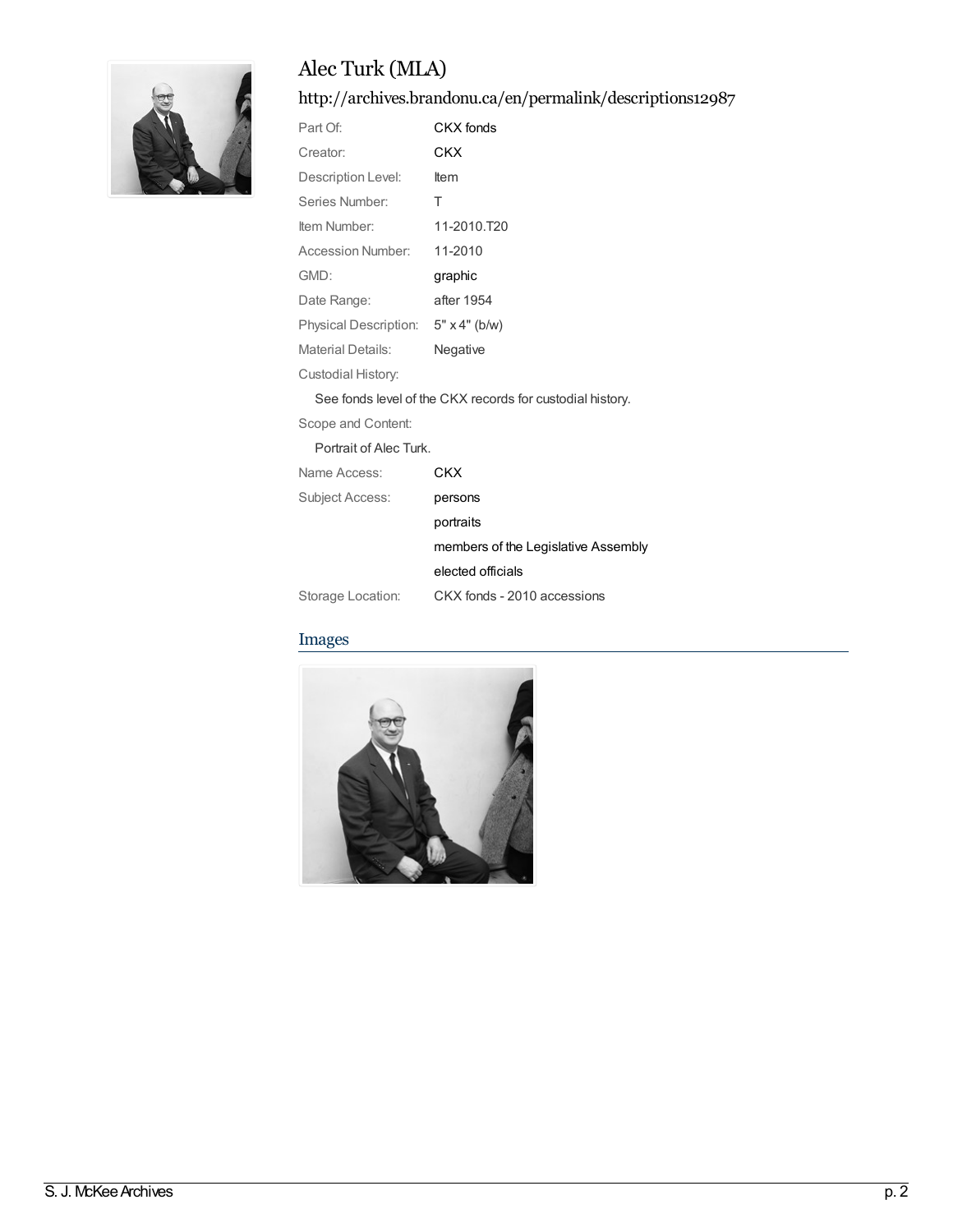

### The American language : an inquiry into the development of English in the United States

### <http://archives.brandonu.ca/en/permalink/specialcollections66>

| Part Of:               | RG 4 Manitoba Pool Elevator fonds             |
|------------------------|-----------------------------------------------|
| Collection:            | Manitoba Pool Elevator Library Collection     |
| Creator:               | Mencken, H. L. (Henry Louis), 1880-1956       |
| Description Level:     | <b>Item</b>                                   |
| Item Number:           | PE 2808.M4 1936                               |
|                        | Archives 14-13-2                              |
| Item Number Range:     | PE 2808.M4 1936                               |
|                        | Archives 14-13-2                              |
| Standard number:       | System Control Number 87085373                |
| Responsibility:        | by H. L. Mencken                              |
| <b>Start Date:</b>     | 1936                                          |
| Date Range:            | 1936                                          |
| Publication:           | New York: Knopf                               |
| Physical Description:  | xi, 767, xxix p.; 25 cm                       |
| Notes:                 | Includes bibliographical references and index |
| <b>Subject Access:</b> | English language United States                |
|                        | Americanisms                                  |
|                        | <b>Names United States</b>                    |
|                        | Names                                         |
|                        | <b>Personal United States</b>                 |
| Storage Location:      | Box 13 - Literature I (Archives copy)         |
| Storage Range:         | Box 13 - Literature I (Archives copy)         |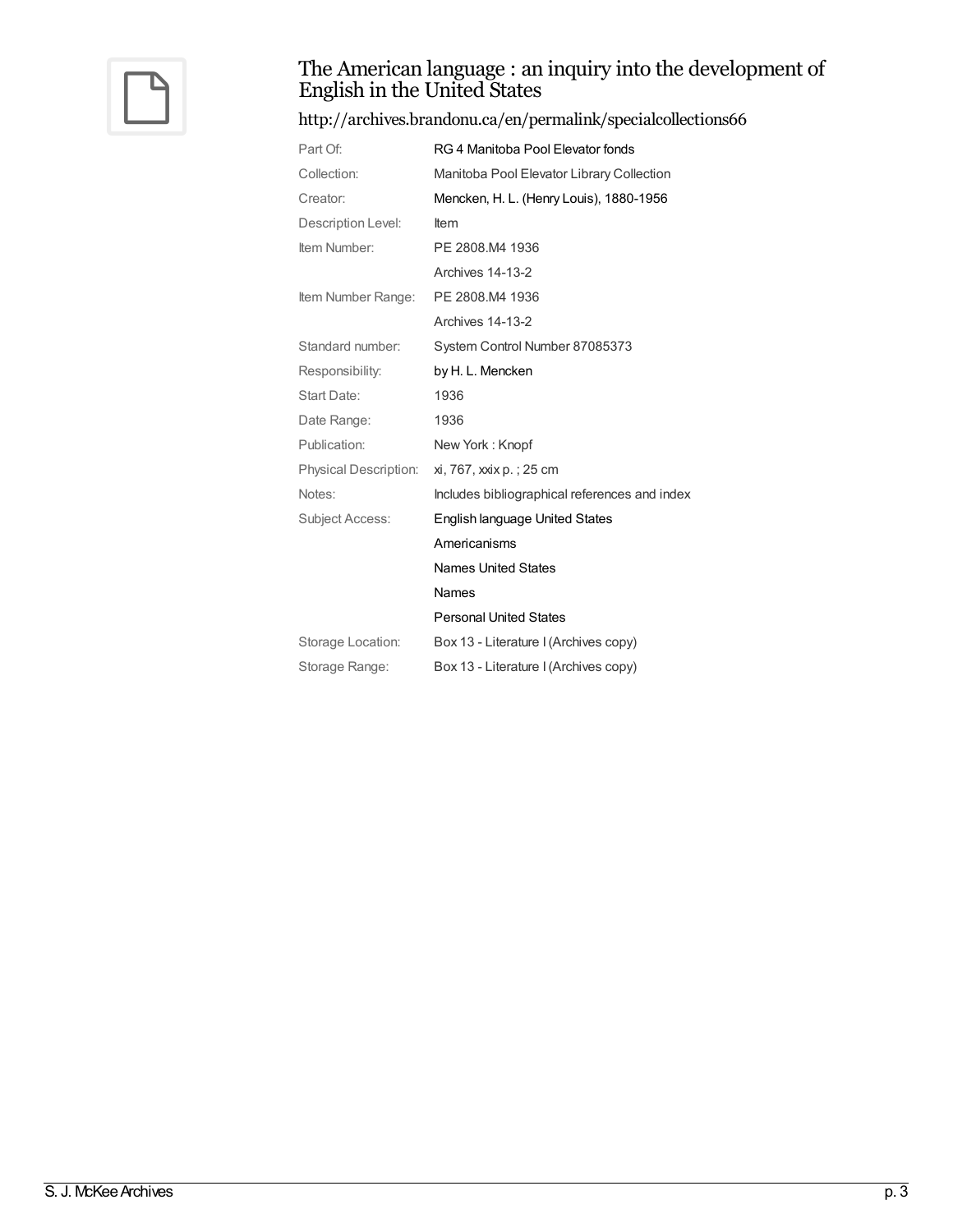

# Anglo draw for Haw'in trip

<http://archives.brandonu.ca/en/permalink/descriptions11130>

| Part Of:                                                  | CKX fonds            |  |
|-----------------------------------------------------------|----------------------|--|
| Creator:                                                  | <b>CKX</b>           |  |
| Description Level:                                        | ltem                 |  |
| Item Number:                                              | 11-2010.A37          |  |
| Accession Number:                                         | 11-2010              |  |
| GMD:                                                      | graphic              |  |
| Date Range:                                               | after 1954           |  |
| Physical Description:                                     | $5" \times 4"$ (b/w) |  |
| <b>Material Details:</b>                                  | Negative             |  |
| Custodial History:                                        |                      |  |
| See fonds level of the CKX records for custodial history. |                      |  |
| Scope and Content:                                        |                      |  |
| Portrait taken at the Anglo draw for Haw'in trip.         |                      |  |
|                                                           |                      |  |

| Name Access:      | <b>CKX Television</b>       |
|-------------------|-----------------------------|
| Subject Access:   | television broadcasting     |
|                   | persons                     |
| Storage Location: | CKX fonds - 2010 accessions |

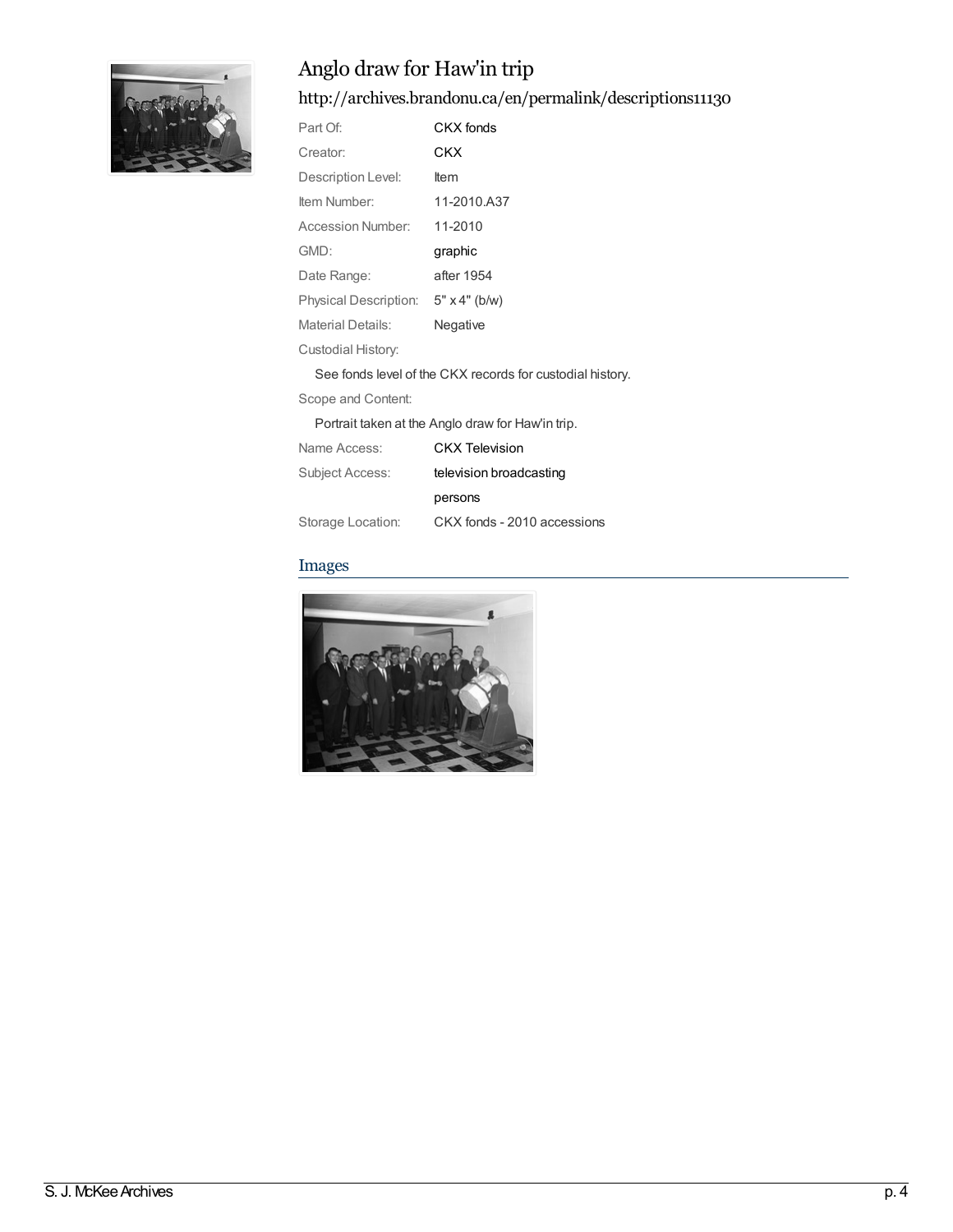## Anne Smith



### <http://archives.brandonu.ca/en/permalink/descriptions13185>

| Part Of:                 | CKX fonds            |
|--------------------------|----------------------|
| Creator:                 | <b>CKX</b>           |
| Description Level:       | ltem                 |
| Series Number:           | S                    |
| Item Number:             | 11-2010.S70b         |
| <b>Accession Number:</b> | 11-2010              |
| GMD:                     | graphic              |
| Date Range:              | after 1954           |
| Physical Description:    | $5" \times 4"$ (b/w) |
| <b>Material Details:</b> | Negative             |
| Custodial History:       |                      |
|                          |                      |

See fonds level of the CKX records for custodial history.

Scope and Content:

Image of Anne Smith.

| Name Access:      | CKX                         |
|-------------------|-----------------------------|
| Subject Access:   | persons                     |
|                   | office interiors            |
|                   | television broadcasting     |
|                   | ckx staff                   |
| Storage Location: | CKX fonds - 2010 accessions |

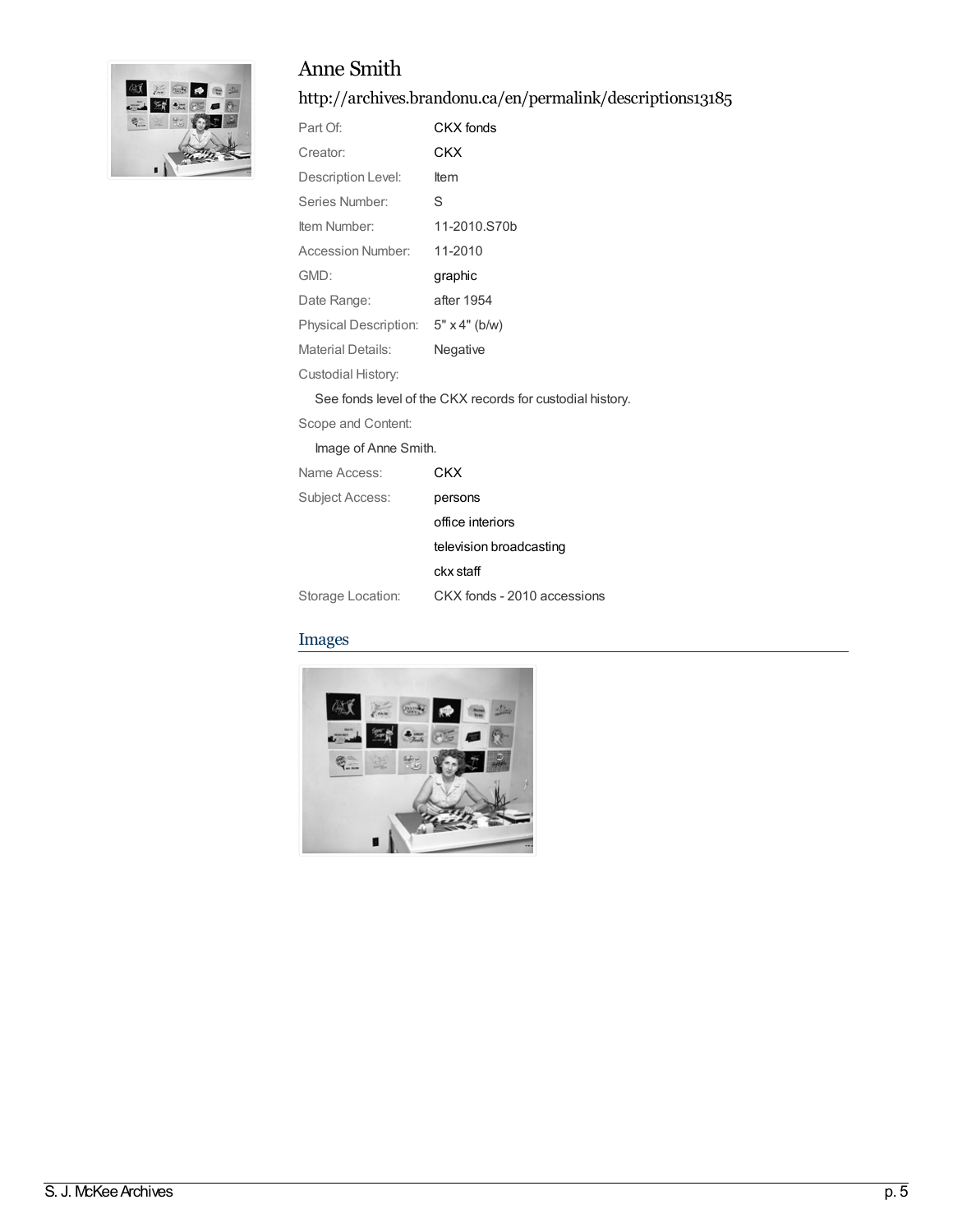## Anne Smith



### <http://archives.brandonu.ca/en/permalink/descriptions13186>

| Part Of:                 | CKX fonds                |
|--------------------------|--------------------------|
| Creator:                 | CKX                      |
| Description Level:       | ltem                     |
| Series Number:           | S                        |
| Item Number:             | 11-2010.S70a             |
| Accession Number:        | 11-2010                  |
| GMD:                     | graphic                  |
| Date Range:              | after 1954               |
| Physical Description:    | $2.5" \times 2.5"$ (b/w) |
| <b>Material Details:</b> | Negative                 |
| Custodial History:       |                          |

See fonds level of the CKX records for custodial history.

Scope and Content:

Image of Anne Smith.

| Name Access:      | CKX                         |
|-------------------|-----------------------------|
| Subject Access:   | persons                     |
|                   | office interiors            |
|                   | television broadcasting     |
|                   | ckx staff                   |
| Storage Location: | CKX fonds - 2010 accessions |

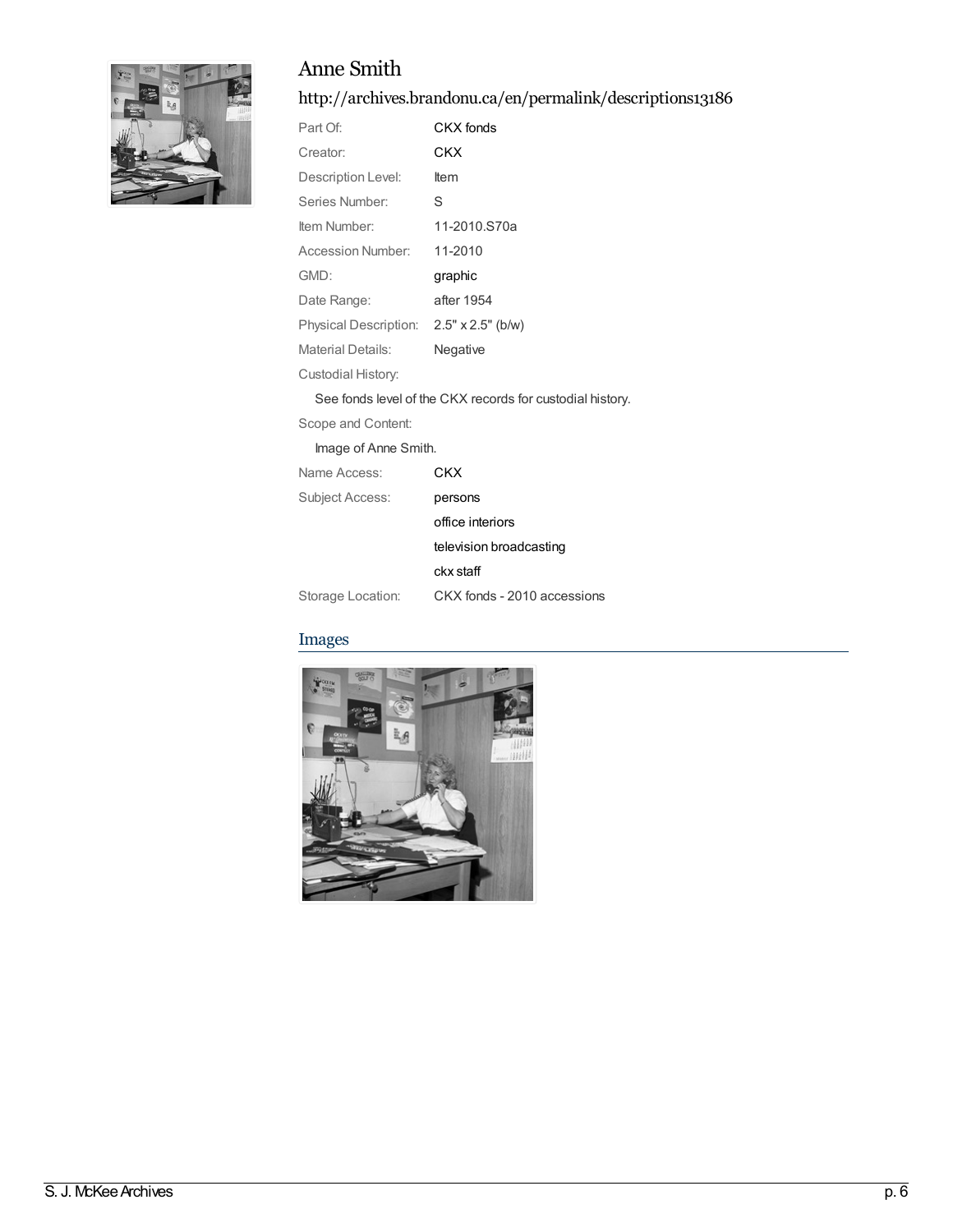

# Art Scopic(continuity)

<http://archives.brandonu.ca/en/permalink/descriptions11128>

| CKX fonds                                                 |  |  |
|-----------------------------------------------------------|--|--|
| CKX                                                       |  |  |
| ltem                                                      |  |  |
| 11-2010.A36                                               |  |  |
| 11-2010                                                   |  |  |
| graphic                                                   |  |  |
| after 1954                                                |  |  |
| Physical Description: 2.25" x 2.25" (b/w)                 |  |  |
| Negative                                                  |  |  |
|                                                           |  |  |
| See fonds level of the CKX records for custodial history. |  |  |
|                                                           |  |  |

Scope and Content:

Portrait of Art Scopic (continuity).

| Name Access:      | <b>CKX Television</b>       |
|-------------------|-----------------------------|
| Subject Access:   | television broadcasting     |
|                   | portraits                   |
|                   | persons                     |
| Storage Location: | CKX fonds - 2010 accessions |

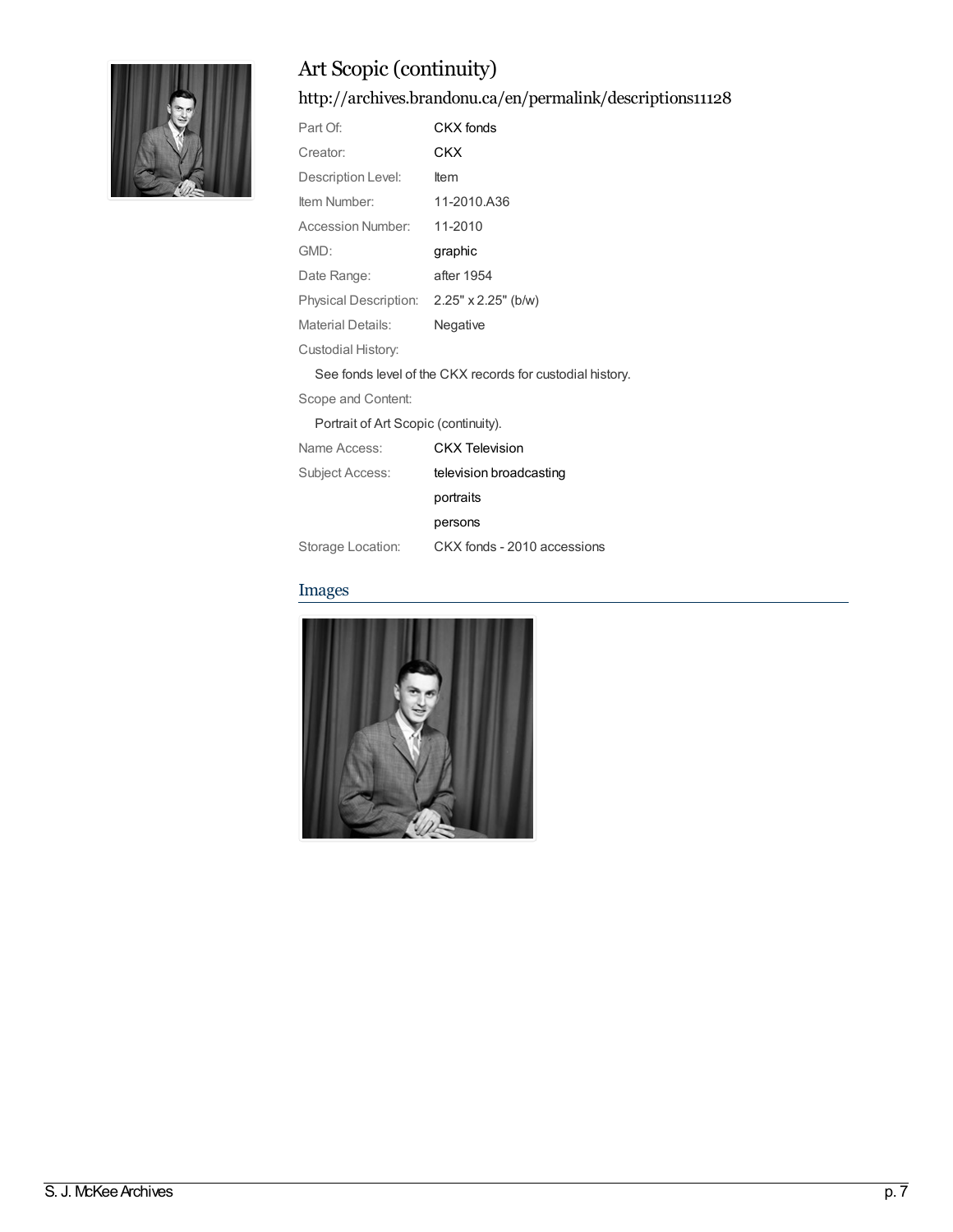

# Associated Canadian Travellers(ACT)

<http://archives.brandonu.ca/en/permalink/descriptions11161>

| Part Of:                                                  | CKX fonds               |
|-----------------------------------------------------------|-------------------------|
| Creator:                                                  | CKX                     |
| Description Level:                                        | Item                    |
| Item Number:                                              | 11-2010.A45a            |
| Accession Number:                                         | 11-2010                 |
| GMD:                                                      | graphic                 |
| Date Range:                                               | 1967                    |
| Physical Description:                                     | $1.25" \times 1"$ (b/w) |
| <b>Material Details:</b>                                  | Negative                |
| Custodial History:                                        |                         |
| See fonds level of the CKX records for custodial history. |                         |
| Scope and Content:                                        |                         |

Image of a pin presenation involving the Associated Canadian Travellers (ACT).

| Name Access:      | CKX Television                 |  |
|-------------------|--------------------------------|--|
|                   | Associated Canadian Travellers |  |
| Subject Access:   | television broadcasting        |  |
|                   | persons                        |  |
| Storage Location: | CKX fonds - 2010 accessions    |  |

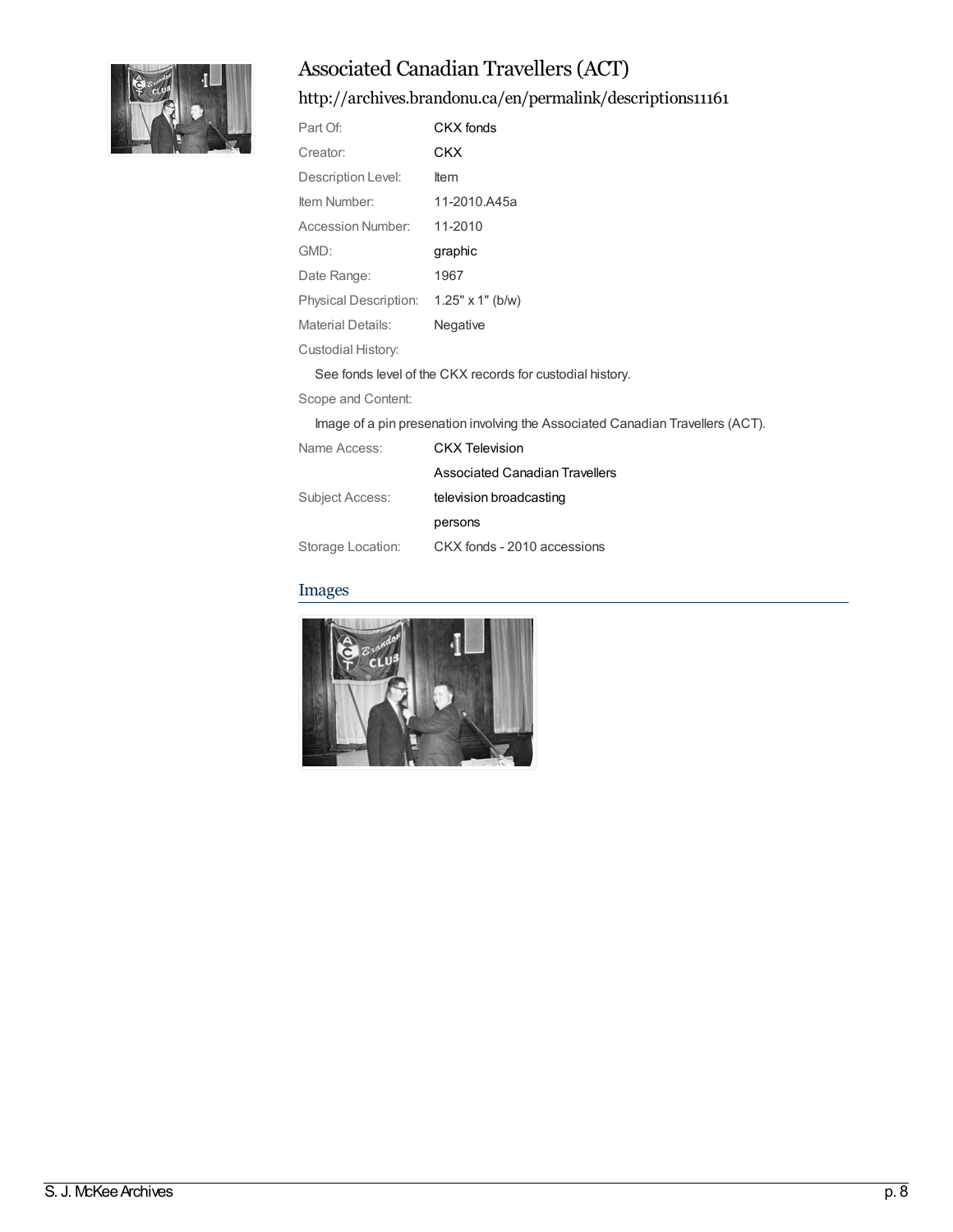

# Associated Canadian Travellers(ACT)

<http://archives.brandonu.ca/en/permalink/descriptions11162>

| Part Of:                                                  | CKX fonds               |
|-----------------------------------------------------------|-------------------------|
| Creator:                                                  | CKX                     |
| Description Level:                                        | ltem                    |
| Item Number:                                              | 11-2010.A45b            |
| Accession Number:                                         | 11-2010                 |
| GMD:                                                      | graphic                 |
| Date Range:                                               | 1967                    |
| Physical Description:                                     | $1.25" \times 1"$ (b/w) |
| Material Details:                                         | Negative                |
| Custodial History:                                        |                         |
| See fonds level of the CKX records for custodial history. |                         |
| Scope and Content:                                        |                         |
|                                                           |                         |

Portrait of members of the Brandon club Associated Canadian Travellers (ACT).

| Name Access:      | <b>CKX</b> Television          |  |
|-------------------|--------------------------------|--|
|                   | Associated Canadian Travellers |  |
| Subject Access:   | television broadcasting        |  |
|                   | persons                        |  |
| Storage Location: | CKX fonds - 2010 accessions    |  |

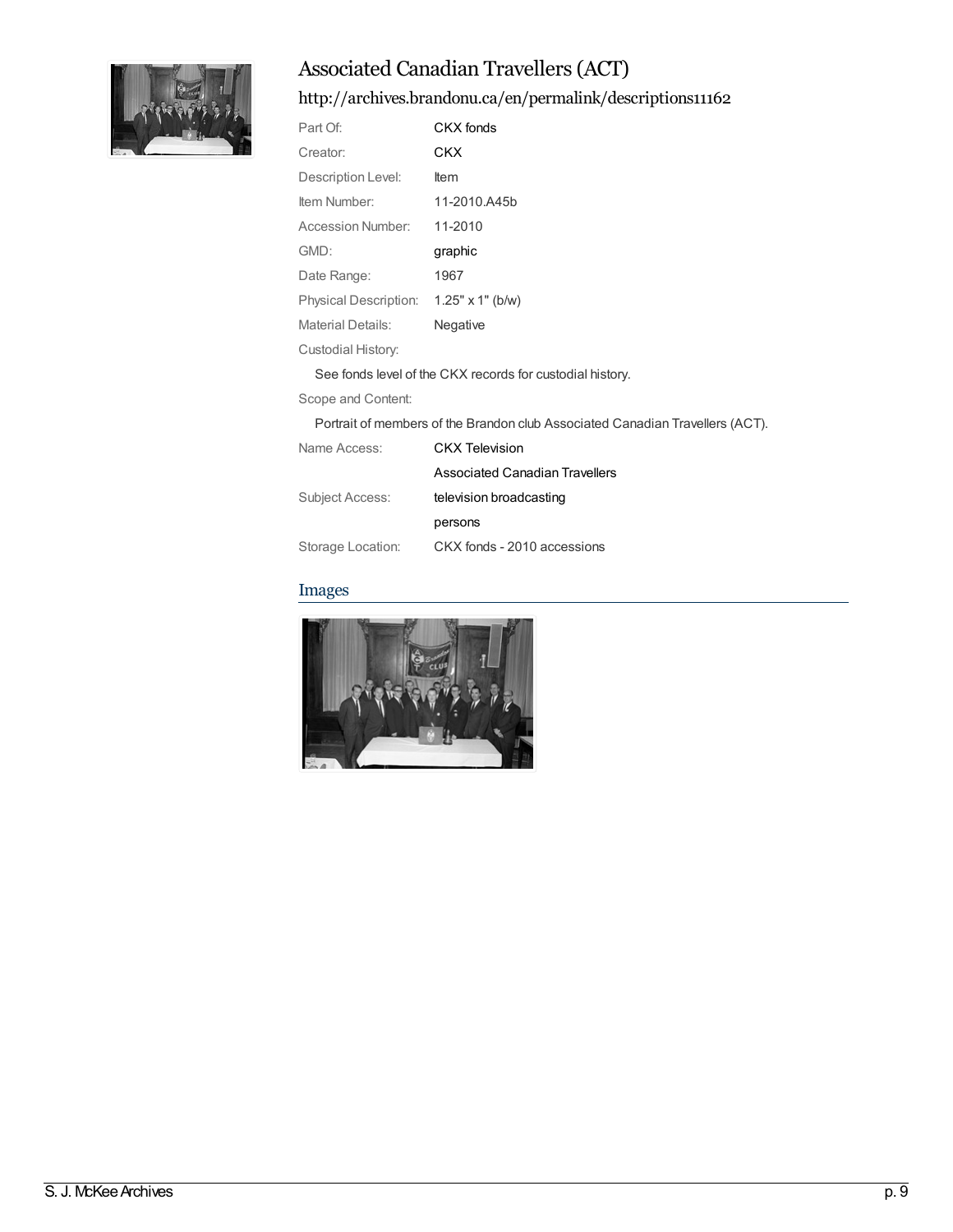# Betty Reid



#### <http://archives.brandonu.ca/en/permalink/descriptions13440>

| Part Of:              | CKX fonds            |
|-----------------------|----------------------|
| Creator:              | CKX                  |
| Description Level:    | ltem                 |
| Series Number:        | R                    |
| Item Number:          | 11-2010.R52          |
| Accession Number:     | 11-2010              |
| GMD:                  | graphic              |
| Date Range:           | after 1954           |
| Physical Description: | $5" \times 4"$ (b/w) |
| Material Details:     | Negative             |
|                       |                      |

Custodial History:

See fonds level of the CKX records for custodial history.

[Betty](http://archives.brandonu.ca/en/list?q=name%3a%22Betty+Reid%22&p=1&ps=&sort=title_sort+asc) Reid

Scope and Content:

Portrait of Betty Reid.

Name Access: [CKX](http://archives.brandonu.ca/en/list?q=name%3a%22CKX%22&p=1&ps=&sort=title_sort+asc)

Subject Access: [portraits](http://archives.brandonu.ca/en/list?q=topic%3a%22portraits%22&p=1&ps=&sort=title_sort+asc)

[persons](http://archives.brandonu.ca/en/list?q=topic%3a%22persons%22&p=1&ps=&sort=title_sort+asc) Storage Location: CKX fonds - 2010 accessions

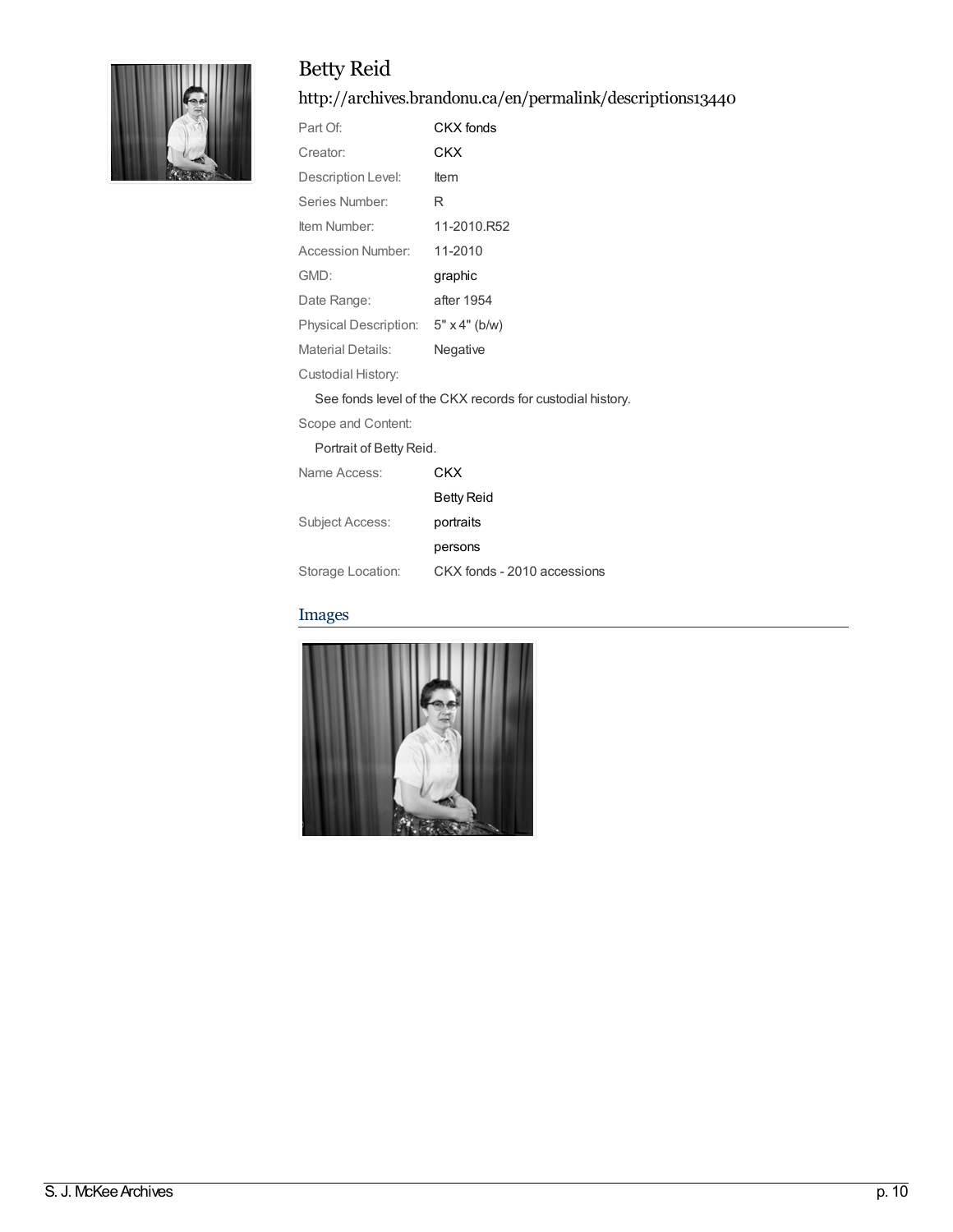# Bill Radcliff



### <http://archives.brandonu.ca/en/permalink/descriptions13442>

| Part Of:                 | CKX fonds            |
|--------------------------|----------------------|
| Creator:                 | CKX                  |
| Description Level:       | <b>Item</b>          |
| Series Number:           | R                    |
| Item Number:             | 11-2010.R50b         |
| Accession Number:        | 11-2010              |
| GMD:                     | graphic              |
| Date Range:              | after 1954           |
| Physical Description:    | $5" \times 4"$ (b/w) |
| <b>Material Details:</b> | Negative             |
|                          |                      |

Custodial History:

See fonds level of the CKX records for custodial history.

Bill [Radcliff](http://archives.brandonu.ca/en/list?q=name%3a%22Bill+Radcliff%22&p=1&ps=&sort=title_sort+asc)

Scope and Content:

Portrait of Bill Radcliff.

Name Access: [CKX](http://archives.brandonu.ca/en/list?q=name%3a%22CKX%22&p=1&ps=&sort=title_sort+asc)

Subject Access: [persons](http://archives.brandonu.ca/en/list?q=topic%3a%22persons%22&p=1&ps=&sort=title_sort+asc)

[portraits](http://archives.brandonu.ca/en/list?q=topic%3a%22portraits%22&p=1&ps=&sort=title_sort+asc) ckx [staff](http://archives.brandonu.ca/en/list?q=topic%3a%22ckx+staff%22&p=1&ps=&sort=title_sort+asc)

Storage Location: CKX fonds - 2010 accessions

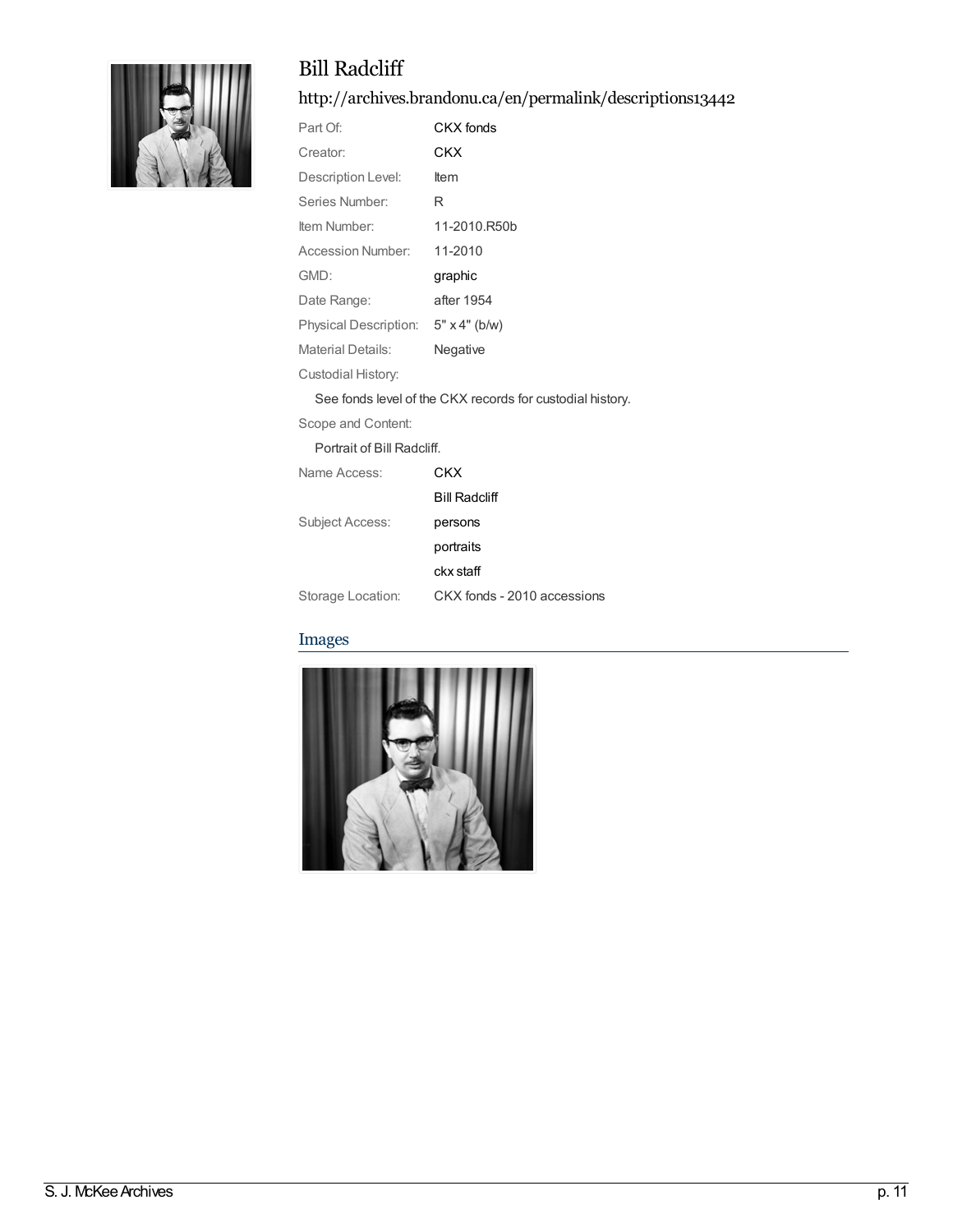

# Bill Radcliff

<http://archives.brandonu.ca/en/permalink/descriptions13443>

| Part Of:                 | CKX fonds            |
|--------------------------|----------------------|
| Creator:                 | CKX                  |
| Description Level:       | ltem                 |
| Series Number:           | R                    |
| Item Number:             | 11-2010.R50a         |
| Accession Number:        | 11-2010              |
| GMD:                     | graphic              |
| Date Range:              | after 1954           |
| Physical Description:    | $5" \times 4"$ (b/w) |
| <b>Material Details:</b> | Negative             |
| Custodial History:       |                      |

See fonds level of the CKX records for custodial history.

Scope and Content:

Portrait of Bill Radcliff.

| Name Access:      | CKX                         |
|-------------------|-----------------------------|
|                   | <b>Bill Radcliff</b>        |
| Subject Access:   | persons                     |
|                   | portraits                   |
|                   | on set                      |
|                   | ckx staff                   |
| Storage Location: | CKX fonds - 2010 accessions |

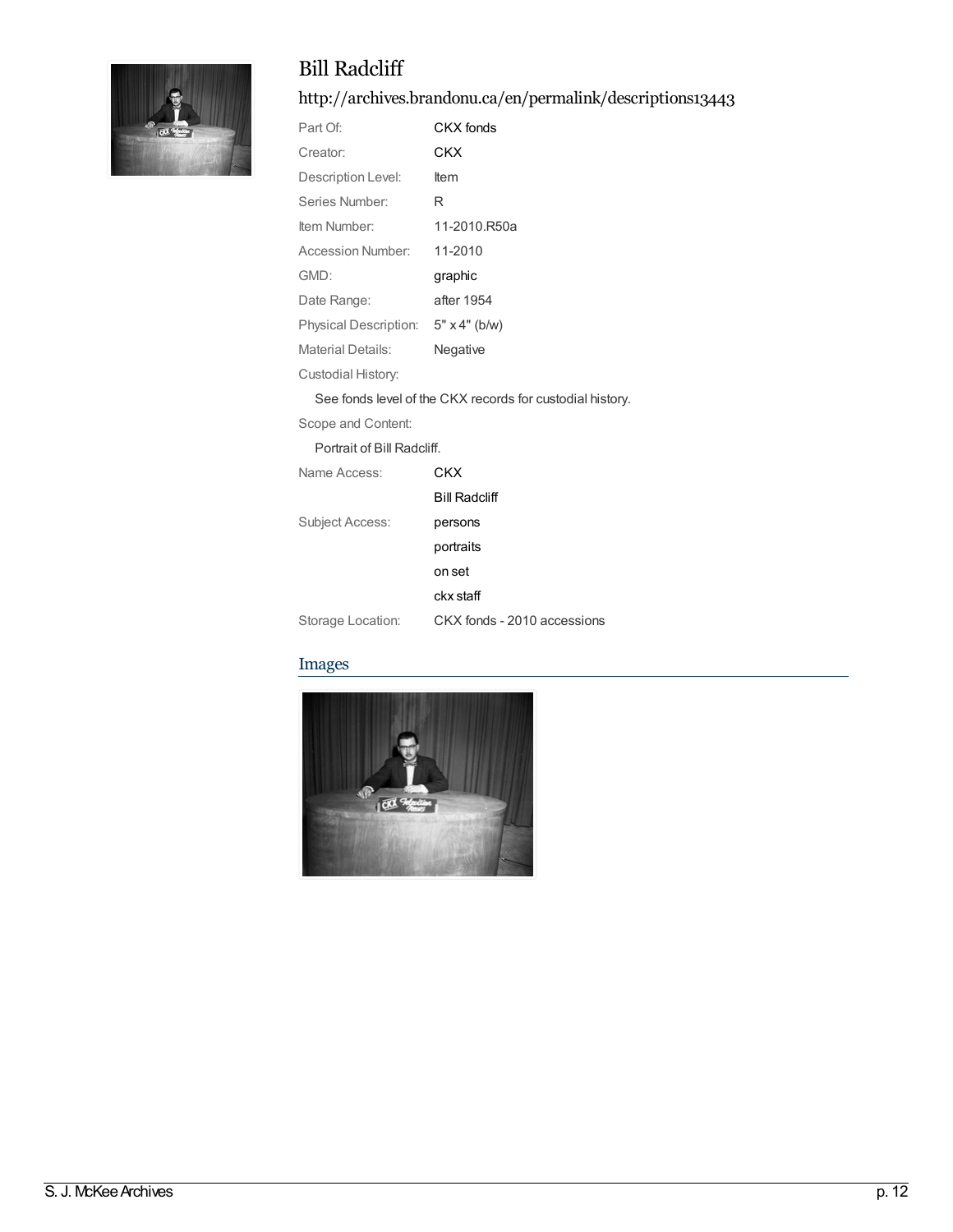

# Bill Starling (H&S)

<http://archives.brandonu.ca/en/permalink/descriptions13255>

| Part Of:              | CKX fonds                |
|-----------------------|--------------------------|
| Creator:              | CKX                      |
| Description Level:    | ltem                     |
| Series Number:        | S                        |
| Item Number:          | 11-2010.S20              |
| Accession Number:     | 11-2010                  |
| GMD:                  | graphic                  |
| Date Range:           | 1967                     |
| Physical Description: | $1.5" \times 1.5"$ (b/w) |
| Material Details:     | Negative                 |
| Custodial History:    |                          |

See fonds level of the CKX records for custodial history.

Scope and Content:

#### Portrait of Bill Starling.

| Name Access:      | CKX                         |
|-------------------|-----------------------------|
| Subject Access:   | persons                     |
|                   | Portrait                    |
| Storage Location: | CKX fonds - 2010 accessions |

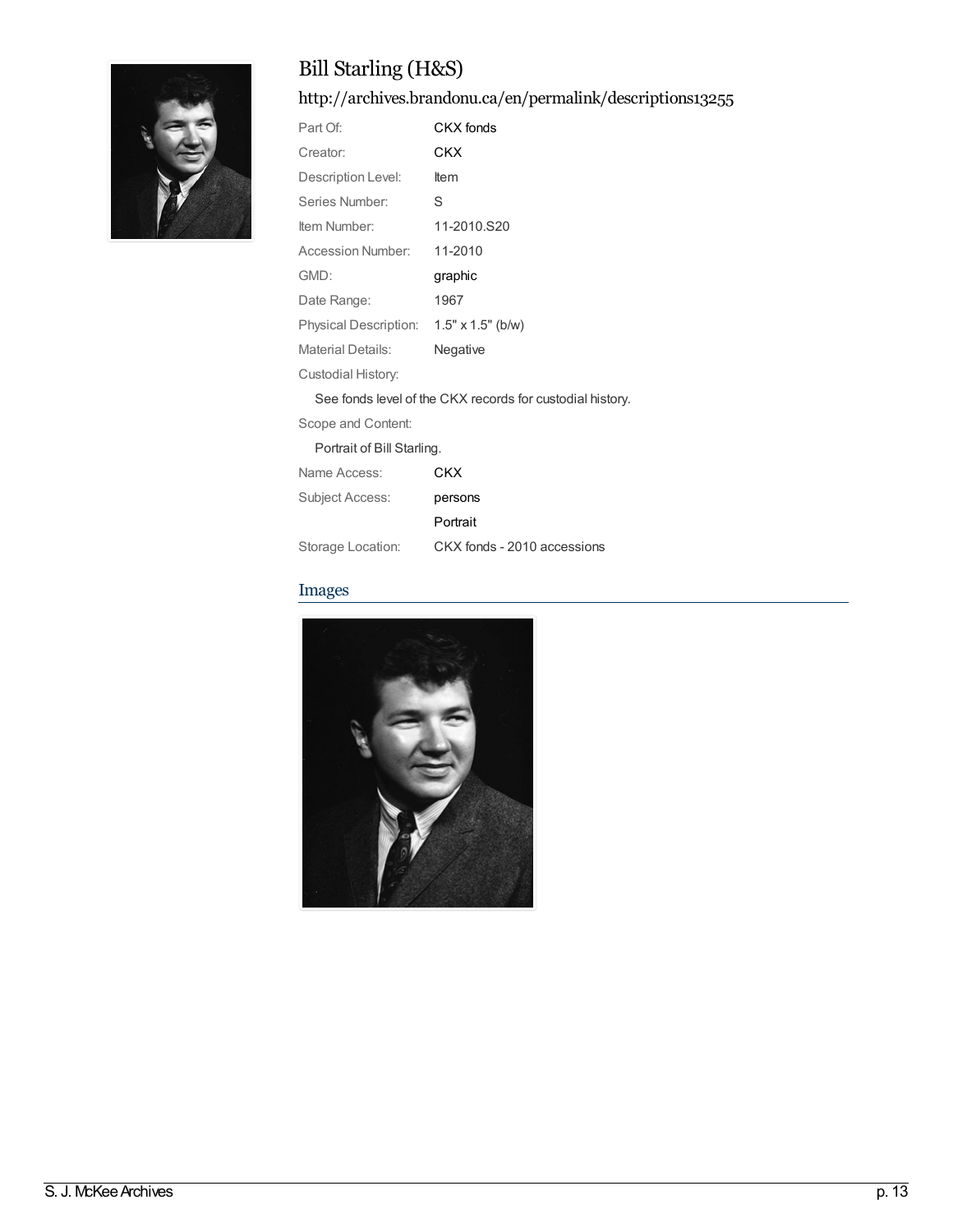

# Bill White (staff)

<http://archives.brandonu.ca/en/permalink/descriptions12855>

| Part Of:                     | CKX fonds            |
|------------------------------|----------------------|
| Creator:                     | CKX                  |
| Description Level:           | ltem                 |
| Series Number:               | W                    |
| Item Number:                 | 11-2010.W17          |
| Accession Number:            | 11-2010              |
| GMD:                         | graphic              |
| Date Range:                  | after 1954           |
| <b>Physical Description:</b> | $5" \times 4"$ (b/w) |
| Material Details:            | Negative             |
| Custodial History:           |                      |

See fonds level of the CKX records for custodial history.

Scope and Content:

| Portrait of a man. |                             |
|--------------------|-----------------------------|
| Name Access:       | CKX                         |
| Subject Access:    | persons                     |
|                    | portraits                   |
|                    | ckx staff                   |
| Storage Location:  | CKX fonds - 2010 accessions |

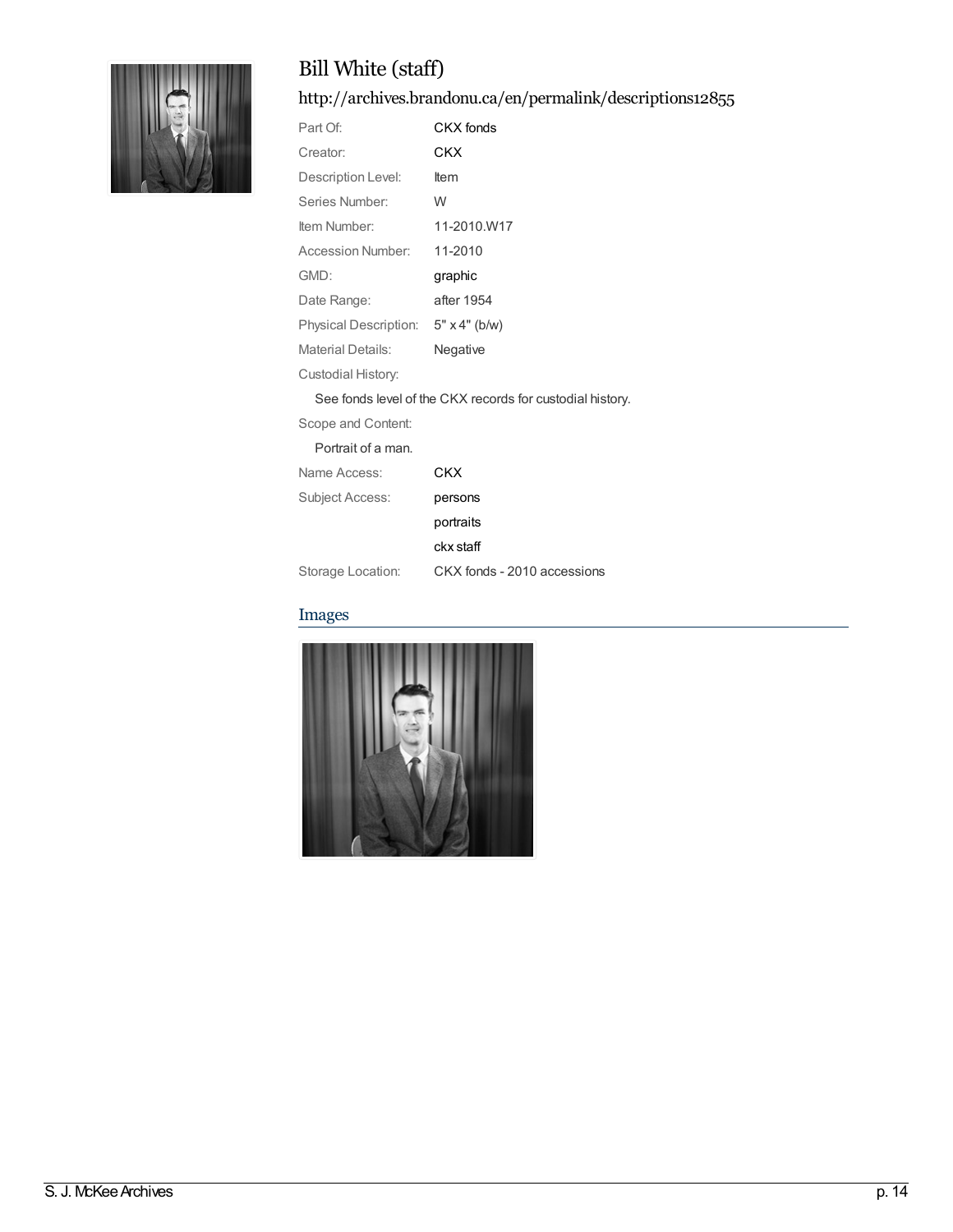

# Bill Wilton (Wilton Motors)

<http://archives.brandonu.ca/en/permalink/descriptions12797>

| Part Of:                 | CKX fonds            |
|--------------------------|----------------------|
| Creator:                 | CKX                  |
| Description Level:       | ltem                 |
| Series Number:           | W                    |
| Item Number:             | 11-2010.W44          |
| Accession Number:        | 11-2010              |
| GMD:                     | graphic              |
| Date Range:              | after 1954           |
| Physical Description:    | $5" \times 4"$ (b/w) |
| <b>Material Details:</b> | Negative             |
|                          |                      |

Custodial History:

See fonds level of the CKX records for custodial history.

[CKX](http://archives.brandonu.ca/en/list?q=name%3a%22CKX%22&p=1&ps=&sort=title_sort+asc)

Scope and Content:

Portrait of Bill Wilton.

|  | Name Access: |
|--|--------------|
|--|--------------|

|                   | <b>Wilton Motors</b>             |
|-------------------|----------------------------------|
|                   | <b>Bill Wilton</b>               |
| Subject Access:   | business and professional people |
|                   | office interiors                 |
|                   | Portrait                         |
|                   | persons                          |
| Storage Location: | CKX fonds - 2010 accessions      |

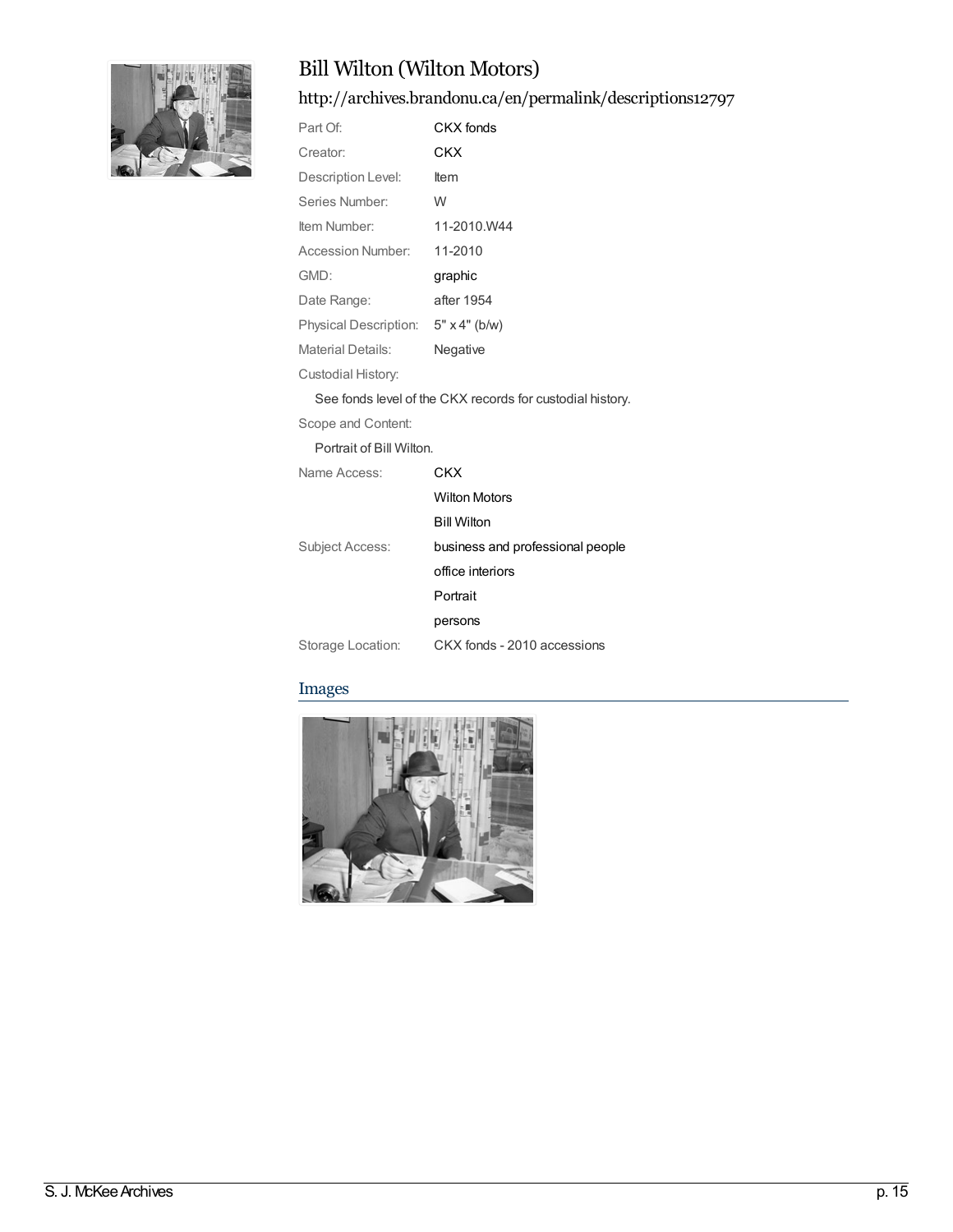

# Bob Scott (H&S)

<http://archives.brandonu.ca/en/permalink/descriptions13223>

| Part Of:                     | CKX fonds                |
|------------------------------|--------------------------|
| Creator:                     | CKX                      |
| Description Level:           | ltem                     |
| Series Number:               | S                        |
| Item Number:                 | 11-2010.S41              |
| Accession Number:            | 11-2010                  |
| GMD:                         | graphic                  |
| Date Range:                  | 1967                     |
| <b>Physical Description:</b> | $1.5" \times 1.5"$ (b/w) |
| Material Details:            | Negative                 |
| Custodial History:           |                          |

See fonds level of the CKX records for custodial history.

Scope and Content:

| Portrait of Bob Scott. |  |
|------------------------|--|
|------------------------|--|

| Name Access:      | CKX                         |
|-------------------|-----------------------------|
| Subject Access:   | persons                     |
|                   | portraits                   |
| Storage Location: | CKX fonds - 2010 accessions |

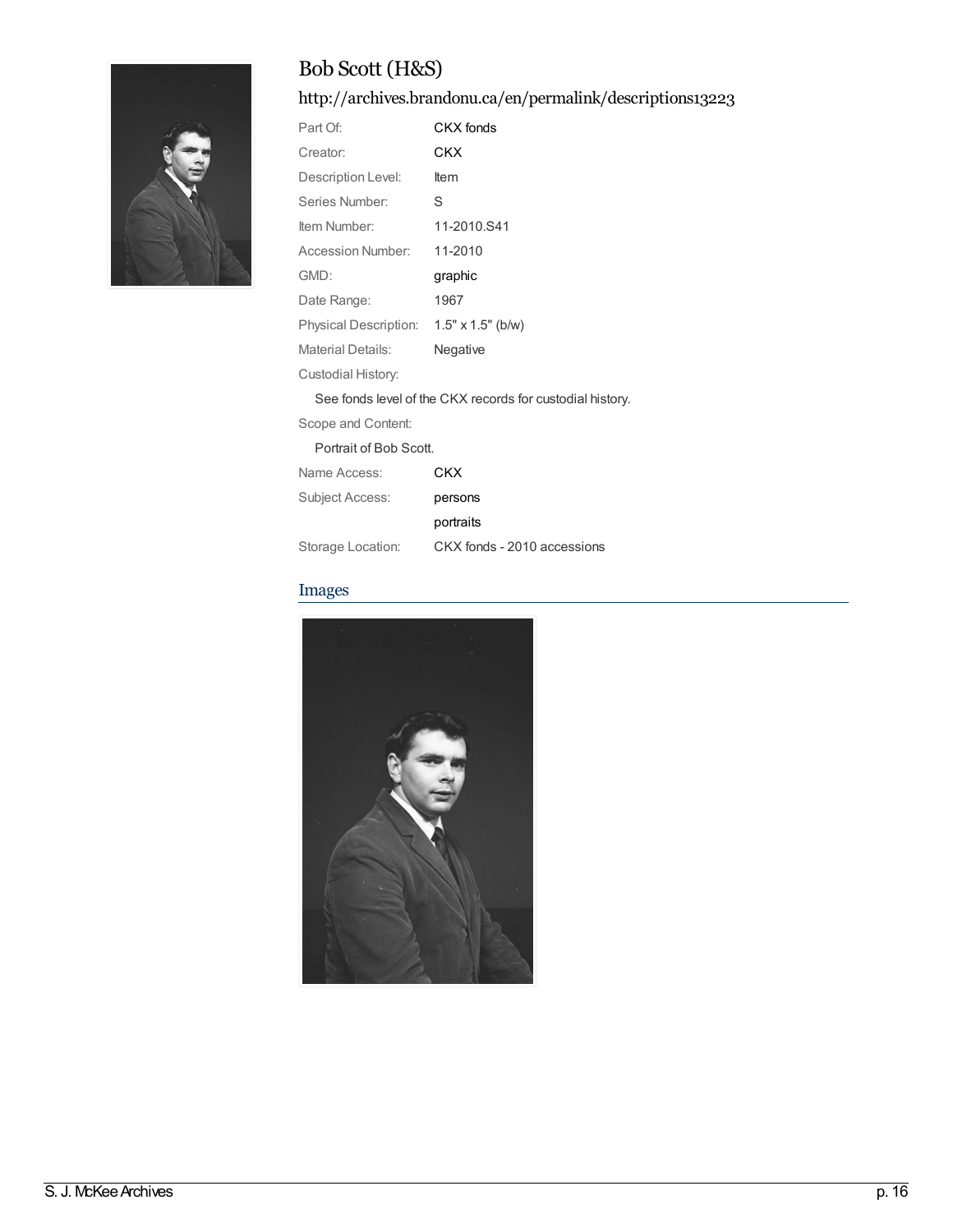# Bob Shipley

<http://archives.brandonu.ca/en/permalink/descriptions13202>

| Part Of:                                | CKX fonds   |
|-----------------------------------------|-------------|
| Creator:                                | CKX         |
| Description Level:                      | ltem        |
| Series Number:                          | S           |
| Item Number:                            | 11-2010.S59 |
| Accession Number:                       | 11-2010     |
| GMD:                                    | graphic     |
| Date Range:                             | after 1954  |
| Physical Description: 2.5" x 2.5" (b/w) |             |
| <b>Material Details:</b>                | Negative    |
| Custodial History:                      |             |
|                                         |             |

See fonds level of the CKX records for custodial history.

Scope and Content:

Image of Bob Shipley looking at slides.

| Name Access:      | CKX                         |
|-------------------|-----------------------------|
| Subject Access:   | persons                     |
|                   | ckx staff                   |
|                   | broadcasting equipment      |
| Storage Location: | CKX fonds - 2010 accessions |

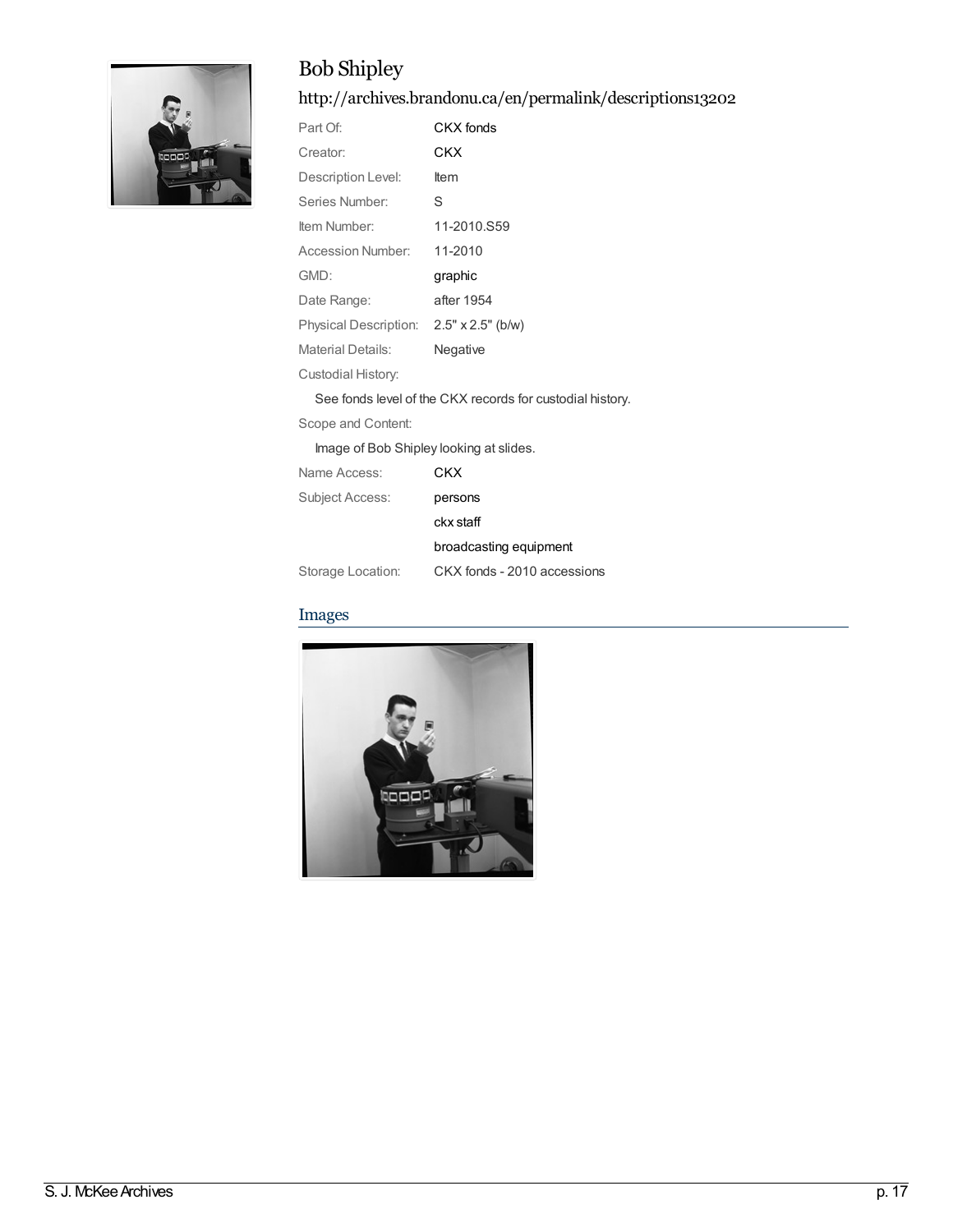

# Bob Shipley displays

<http://archives.brandonu.ca/en/permalink/descriptions13074>

| Part Of:              | CKX fonds                |
|-----------------------|--------------------------|
| Creator:              | CKX                      |
| Description Level:    | ltem                     |
| Series Number:        | S                        |
| Item Number:          | 11-2010.S123b            |
| Accession Number:     | 11-2010                  |
| GMD:                  | graphic                  |
| Date Range:           | 196?                     |
| Physical Description: | $1.5" \times 1.5"$ (b/w) |
| Material Details:     | Negative                 |
| Custodial History:    |                          |

See fonds level of the CKX records for custodial history.

Scope and Content:

Image of a shopper being interviewed.

| Name Access:      | CKX                         |
|-------------------|-----------------------------|
| Subject Access:   | persons                     |
|                   | interviews                  |
|                   | retail trade                |
|                   | store interiors             |
|                   | store displays              |
|                   | businesses                  |
| Storage Location: | CKX fonds - 2010 accessions |

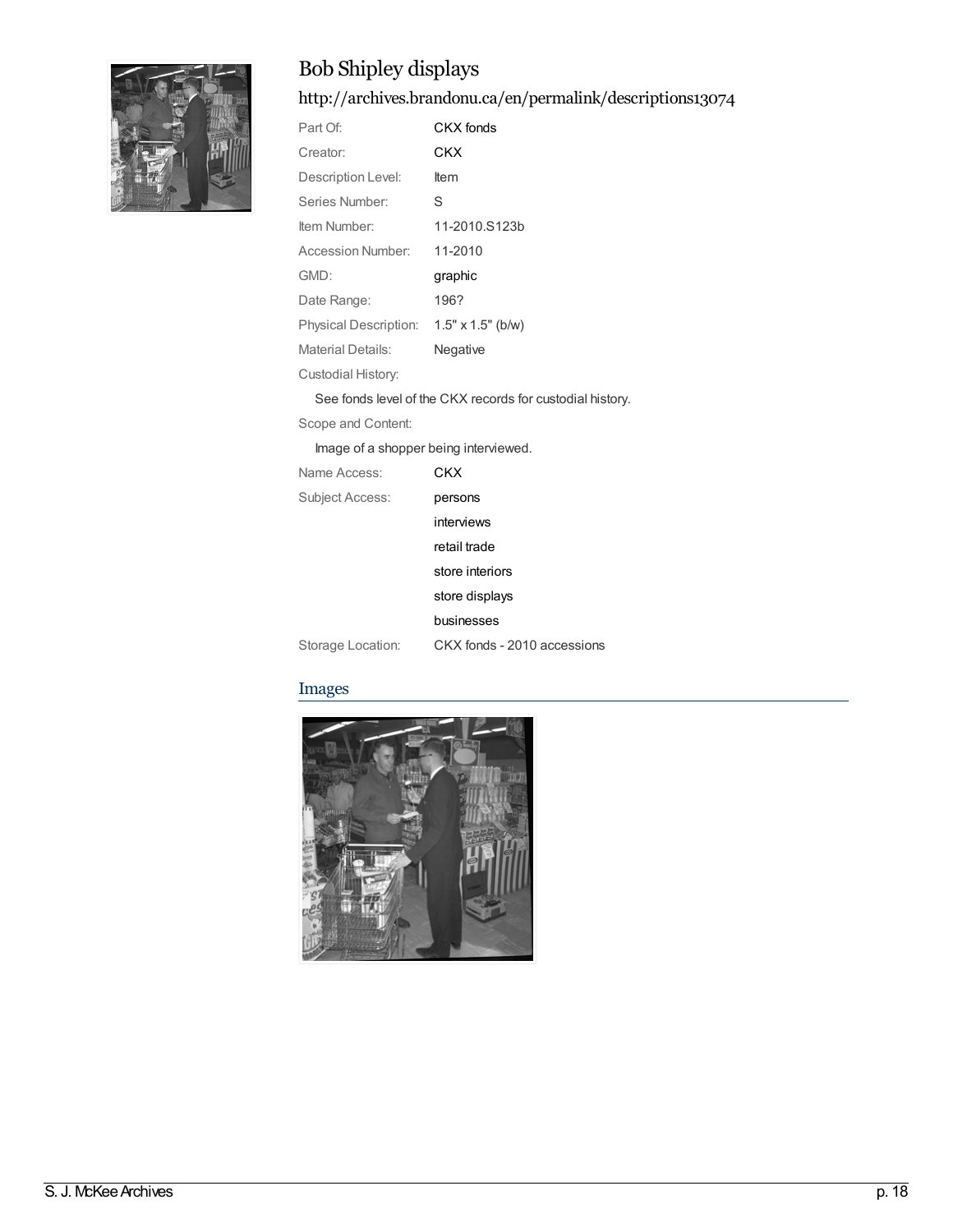

# Brandon Steering and Auto Clinic

<http://archives.brandonu.ca/en/permalink/descriptions11493>

| Part Of:                                | CKX fonds                                                  |
|-----------------------------------------|------------------------------------------------------------|
| Creator:                                | CKX                                                        |
| Description Level:                      | Item                                                       |
| Item Number:                            | 11-2010.B82a                                               |
| Accession Number:                       | 11-2010                                                    |
| GMD:                                    | graphic                                                    |
| Date Range:                             | September 1963                                             |
| Physical Description: 2.5" x 2.5" (b/w) |                                                            |
| <b>Material Details:</b>                | Negative                                                   |
| Custodial History:                      |                                                            |
|                                         | See fonds level of the CKX records for custodial history.  |
| Scope and Content:                      |                                                            |
|                                         | Image of the exterior of Brandon Steering and Auto Clinic. |
| Name Access:                            | <b>CKX</b>                                                 |
|                                         | <b>Brandon Steering and Auto Clinic</b>                    |
|                                         | Brandon, Manitoba                                          |
| <b>Subject Access:</b>                  | businesses                                                 |
|                                         | service stations                                           |
|                                         | commercial buildings                                       |
|                                         | automobiles                                                |
|                                         | persons                                                    |
| Storage Location:                       | CKX fonds - 2010 accessions                                |